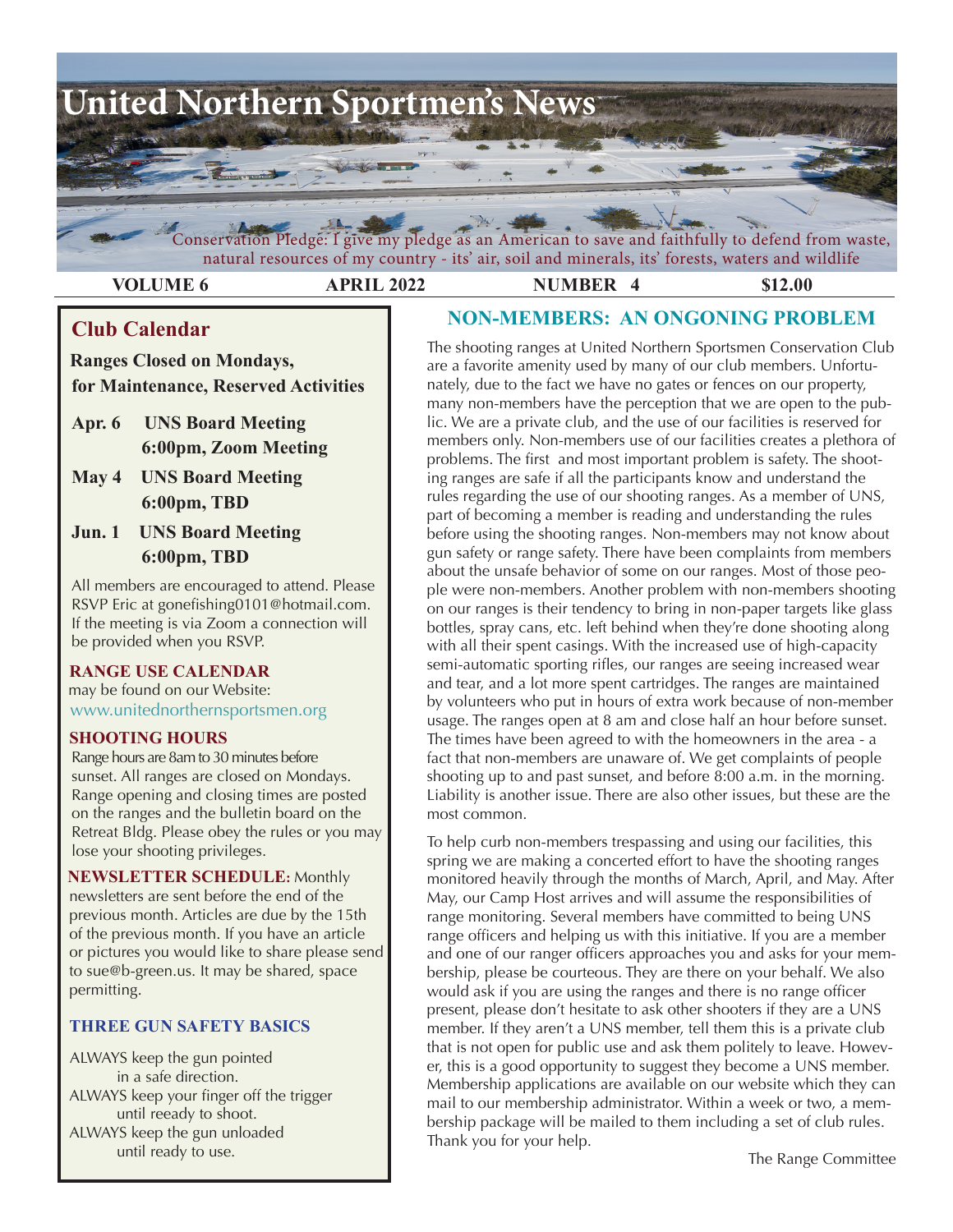## **UNS BOARD OF DIRECTORS MEETING March 2, 2022**

 **Conservation Pledge. Call to Order (Via Zoom):** by President Tom Wasbotten at 6:10 pm.

**Roll Call of Officers:** Tom Wasbotten, Lance Parthe, Bob Kuettel, Tina Sund, Gene Shaw, Jeff Jarvela, Vickie Jensen, Lance Haavisto, John Bathke, Eric Hansen, John Jones, Ron Cretens, Maggie Cretens. **Excused Officers:** Keith Darsow. **Members Present:** Sue Bathke.

**Introduction of Vistors and New Members:** Terry Larson and Lisa Blanck.

**Correspondence:** Long Lake Conservation Camp, Gnesen Newsletter, donation check from member.

**Agenda Additions & Approval:** Motion to approve the agenda (M/S/C).

**Reading of Minutes:** Eric Hansen read the minutes from the Board of Directors February 2, 2022 meeting. Motion made to accept the minutes as corrected (M/S/C)**.**

**Treasurer's Report:** Tina Sund as of 2/28/22: Motion made to approve the report (M/S/C).

**Membership Secretary's Report:** Tina Sund as of 2/28/22: Current membership is 1640. Individual Memberships: 26 with 1 new, Family Memberships: 13 with 5 new. 135 renewals are coming up, 9 expired memberships.

#### **Other Reports:**

**Web Master – Eric Hansen:** Eric made Winter Fishing Contest updates to the UNS website and Facebook page. **Facilities Committee:** Per Lance Parthe nothing new. Members have been using the ranges and they are in good shape. Tom Wasbotten asked Howie Farmer to monitor the ranges which will start in a couple of days. **Range and Grounds Calendar:** Bob Kuettel & Lance Parthe said there were no new reservations for March.

**Incident Report:** Lance Parthe reported that there were none since the last meeting.

**Grants Committee:** Gene Shaw will get info on the "Keeping Kids Outdoors" program from the DNR.

**Volunteer Awards Committee:** Vickie Jensen had nothing new to report.

**Communications Committee:** John Bathke had nothing new to report.

### **OLD BUSINESS:**

**Campground Committee and Volunteer Committee:** These committees will meet soon.

#### **NEW BUSINESS:**

**Complimentary Memberships:** Tom Wasbotten asked board to award two complimentary memberships: A family membership to Jason & Brianna Manning for their work with the Winter Fishing Contest and a single membership to Mark Nelson from Bobcat of Duluth for plowing the parking lots for the fishing contest. Motion made (M/S/C).

**Long Lake Conservation Camp:** Tom Wasbotten asked John Bathke from the Communications Committee to write an article for the newsletter informing members how their kids could be awarded a 'scholarship' to LLCC.

**Web Site Approval Development:** Eric Hansen gave the board a report from our meeting with Don Bremmer on his experience and the web committees' recommendation to hire him to develop a new web site for UNS. John Bathke talked about Don's bid to do the work: \$3000.00 for development, which includes training for board members to learn how to make updates to the web. We would like to get Board approval to pay for the work since it's not in our budget for this year. Motion for Board to have Don Bremer proceed with web development was made and 2nd. Tina Sund asked to be involved with financials and membership options. (M/S/C). 

**Fund Web Site Development:** Tom Wasbotten discussed if we should wait until the 2023 budget or make a onetime re quest to fund the work in 2022. Motion to spend up to \$3500. from our reserves for Don Bremmer to develop our new web site (M/S/C).

**Summer Fishing Contest:** Tom Wasbotten spoke with Gene Shaw about plans to hold a summer fishing contest.

**Members sick or in distress:** Virginia (Toots) Davidson passed away.

**Next Meeting Date & Adjournment:** Wednesday, April 6th, 6 pm via Zoom. Motion made to adjourn at 6:46 pm (M/S/C)

Respectfully submitted by Eric Hansen, Secretary.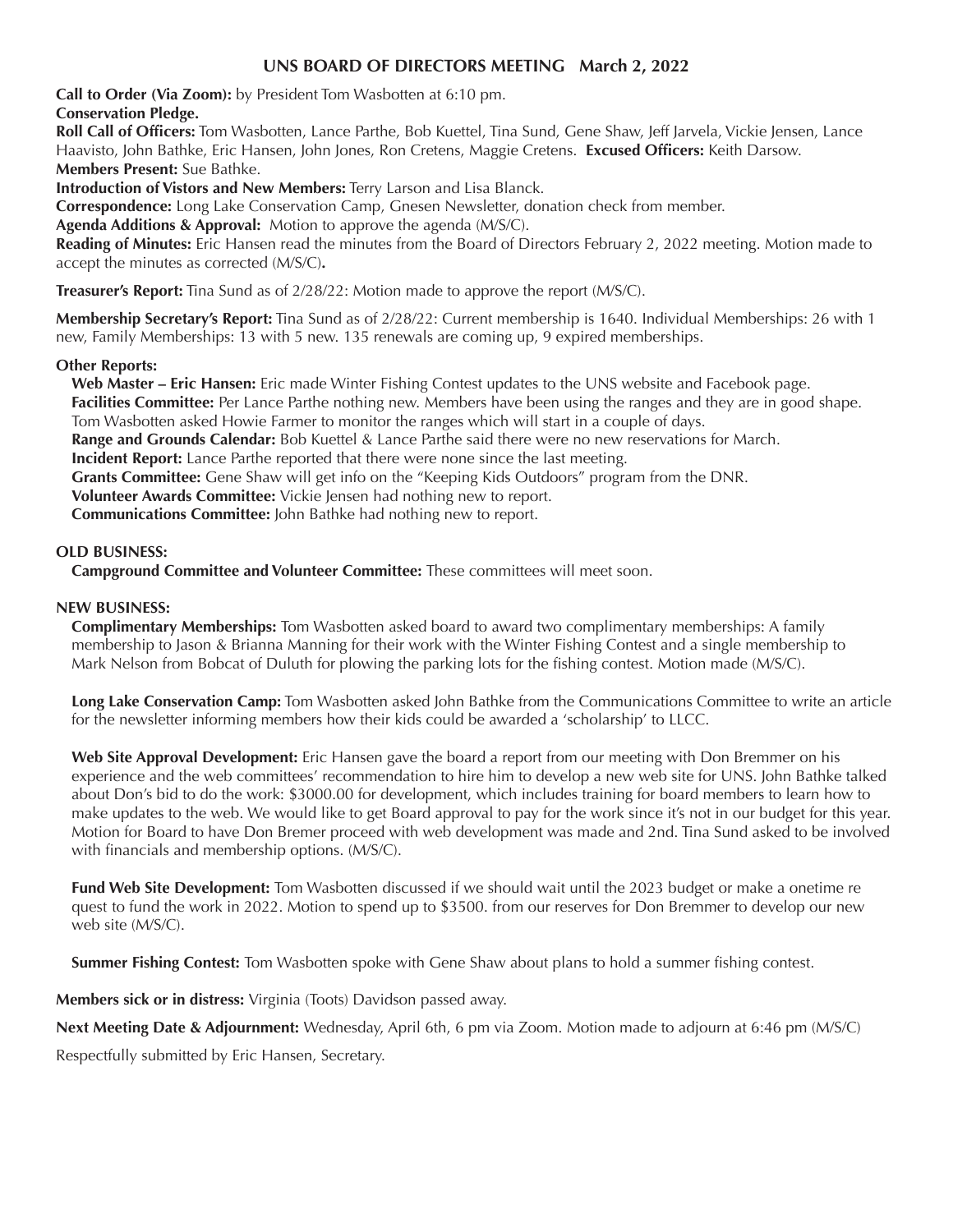# **THE WILD ROLLERCOASTER WE CALL "SPRING"**

March has been living up to expectations. When I started writing this more than two weeks ago the midday temperature here in Northern Colorado was hovering near  $+10$  F ( $\sim$  -2C) and snow was tumbling down. Now that we're eight weeks past Groundhog Day we're in the 70s. Day to day weather changes this time of year in the middle of North America can be huge. After our mild and nearly snow-free fall and early winter, we have had plenty of cold and snow. You can now track your precipitation accumulation and comparison with the estimated average for your location. You can also explore any state, county or station (or year) by [clicking](https://wys.cocorahs.org/) here and a [tutorial](https://wys.cocorahs.org/help) for using the tool is found here. So far, we can only provide the averages for the U.S., but a group in Canada is providing a similar product for Canada –fun times!!

There were furious wildfires in portions of TX, OK and NM as well as major dust storms. Severe thunderstorms are rumbling into the Mississippi Valley. And in the Upper Great Lakes area it probably still felt a lot more like January than spring. What comes next? Well, that depends on where you are. For our southern states, the last bites of winter are about done. And for those of you who happen to be in the Bahamas, Hawaii, Puerto Rico, the US Virgin Islands, and the Florida Keys – we know your song – 'Winter? What's that?" But for areas farther north or higher in elevation there can still be several more weeks that look and feel a lot like winter – except, of course, for the ever-longer daylength. The old saying that goes "As the days grow longer, the storms grow stronger" just may be true. The flat stratus clouds that characterize winter give way to taller, thicker and occasionally explosive cumuliform clouds which bring the potential for hail, intense rains, high winds and tornadoes. For the next several weeks as the transition from winter to summer progresses, be ready for just about anything – especially in the battle grounds between north and south where airmasses [duke](https://www.youtube.com/watch?v=Qq970c97FBQ) it out.

## **Revving up for a new season — Ready, Set -- GO!!!**

Regardless of world affairs, our local weather will always be important and worthy (or downright demanding) of our attention. Whether you took the winter off from observations or not, this is a good time to take a close look at your gauge. Clean it out and check for leaks. Make sure the gauge is installed such that the top of the gauge is level and protrudes above nearby objects (like deck railings, etc.) so that rain does not splash into the gauge. Also, check to make sure no trees, bushes or other vegetation has grown into your gauge's field of sky view.

In addition to those of us who have taken the winter off, there are also nearly 2,000 of us who have signed up in the past 18 months to participate in CoCoRaHS but have never quite gotten started. There are another 5,000 or so who signed up in the last five years, got set up and began reporting - and then stopped. We'd love to have you back. The more dots there are on our daily precipitation maps, the better we know how much water we have to work with. There is never a bad time to start measuring and reporting, but this is an especially good time.

## **Some "final" words about snow – at least for this season…**

When I wrote in early February, I left out the most common way to effectively melt snow to get a quick measurement. It's the "add hot water" method. The only trick is to make sure you measure and note the amount of water you add so you can subtract that from your total– the more snow you have and the greater its water content – the more warm water will be needed. Here is a short video [showing](https://www.youtube.com/watch?v=C_fZrorSy0M) the process.

And snowpack depth. My request last month only seemed to encourage five or six of you to try this measurement. So, let's try this again. I know it's late in the season, but I just want you to know that the measure of the snowpack depth provides a great deal of useful information. In our very snowy regions, watching the snow depth increase and decrease as we move through March tells a lot about the potential weight (snow load) and water content. This helps hydrologists predict spring river levels and ground water recharge. Yes, direct measurements of SWE (Snow Water Equivalent) is best, but just a decent estimate of the average depth of the old snow, and how it's changing from day to day – until it is totally melted – is incredibly helpful. Give it a try.

"Snow load" refers to the weight of snow on the surface below and is typically given in units of pounds per square foot or in Kilograms per square meter. If you've ever done construction and needed to get a building permit, then you've had to design and then build the roof and the structure that holds up the roof to withstand the "design snow load" for your area. Furthermore, you've needed to fully satisfy the more-than-likely hard-nosed building inspector. What is referred to as the "design snow load" is typically the 50-year return period snow load.

Some of us have a few minutes of extra time each day, and a desire to gather and share additional weather/water information. CoCoRaHS has added dimensions which turns our volunteer efforts into a water resource monitoring network. Hail reports, significant weather reports, snowfall, snowpack depth, Snow Water Equivalent (SWE), Comments, ET and soil moisture measurements are all opportunities for those of us who want to help above and beyond the daily precipitation report. All of these reports are found in the left-hand menu of your data entry page. Hail season is already here across much to the south and ramps up quickly in the next few weeks as more and more thunderstorms venture farther north. I'll send out another Catch very soon to hopefully stir up greater interest in reporting hail. Check out the website at CoCoRaHS.org.